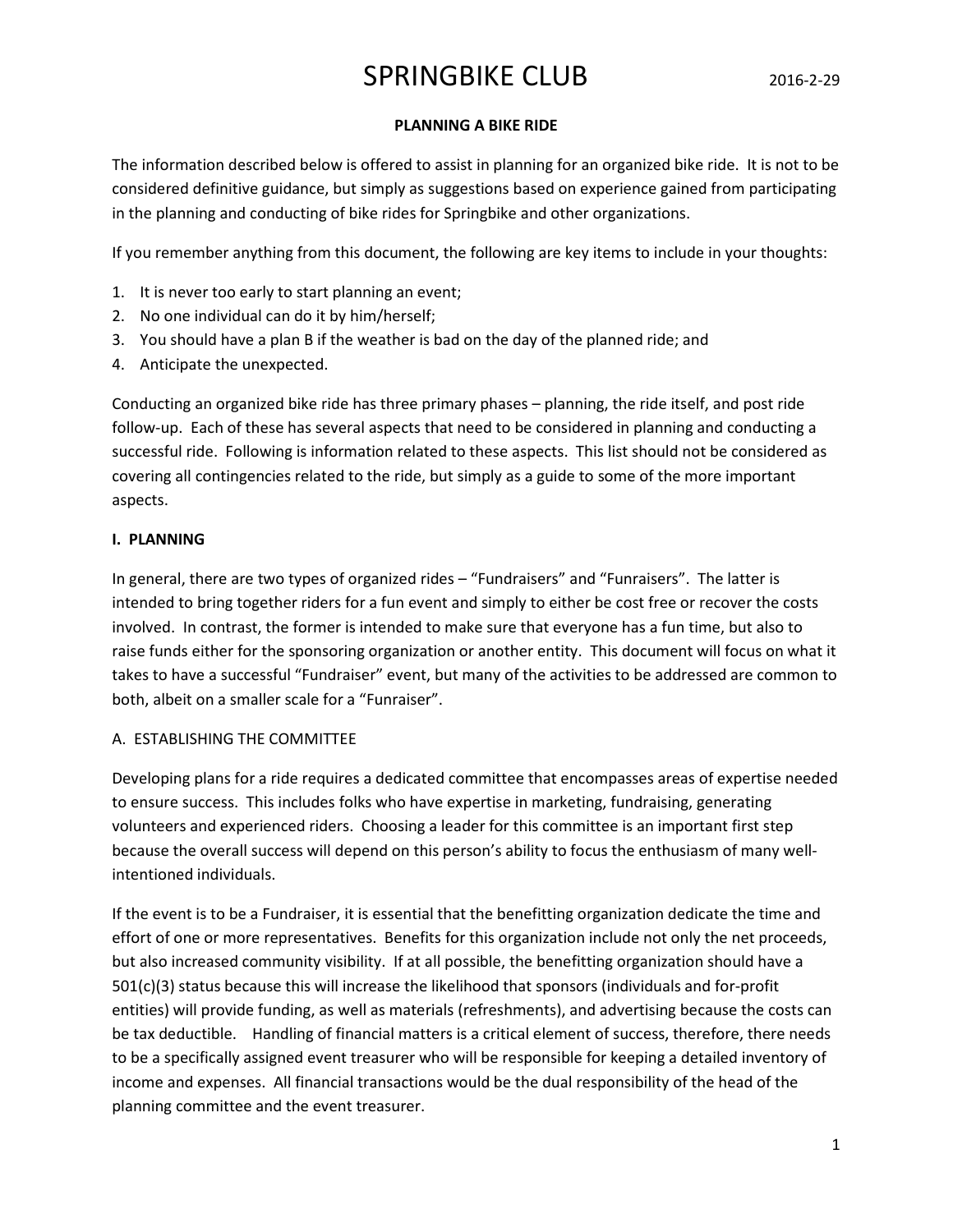### B. SCHEDULING THE EVENT

While the event itself may only occur over one day, the time needed to plan the event can require planning that occurs over several months. Setting a target date for the event is an important milestone that should occur early in the planning phase so that everyone can focus on completing their tasks well in advance. This could include developing a formal list of necessary tasks and specific deadlines. If at all possible, this event should be scheduled in consideration of the following factors.

- 1. When is there a free date? It is important to know what other potentially conflicting events are scheduled on the target date including other fundraising bicycle rides, triathlons, marathons, mountain bike events, etc. If the ride is to attract riders from the local area, then the search grid for competing events could be limited to 50 miles. If the plan is to attract riders from out of town, then the search grid should be expanded accordingly. The proposed route options are an important factor to consider in trying to attract riders and as a consequence the size of the search grid. In general rides that have a maximum distance of 50 miles or less are likely to be of interest to riders that only have to travel a short distance. The rider's thinking is likely to include driving time, travel expenses, etc. Events that include longer distances are more likely to attract folks willing to travel a significant distance and may even involve an overnight stay, especially if there are formal pre- and and/or post ride activities. If plans include riders needing to stay overnight, then it is important to seek arrangements with motels/hotels willing to provide discounts to participants. Publishing this ahead of time should increase the interest of folks who will be coming from out of town.
- 2. What is the best day of the week? While Saturday is the usual target day for these events, Sundays also are used on occasion.
- 3. What is needed in the form of approval from local, e.g., city and county, governments? It may be necessary to obtain approval for use of specific routes and the need for law enforcement personnel for the safety of both riders and vehicular traffic.

### C. MARKETING

It is important for the Committee to recognize that their efforts are to focus along two tracks. The first is to plan an event that maximizes rider participation. In reality, however, everyone should recognize that maximizing the net revenue requires extensive efforts to attract donations from for-profit entities and individuals that see the event as an opportunity to raise their visibility and to demonstrate their philanthropic spirit.

1. Advertising – There are many mechanisms to spread the word about an event for purposes of attracting riders, e.g., website, print, TV, radio and other social media (Facebook, Twitter, etc.). It is advisable to have a web site that contains all the information needed by riders concerning the event, e.g., date, location, starting time, distance options, costs, and pre/post activities. This website could be the home site of the benefitting organization or another entity dedicated to the event's success. If possible, the Committee should include one or more individuals who have experience in seeking out and securing visibility on these venues. In addition, information should be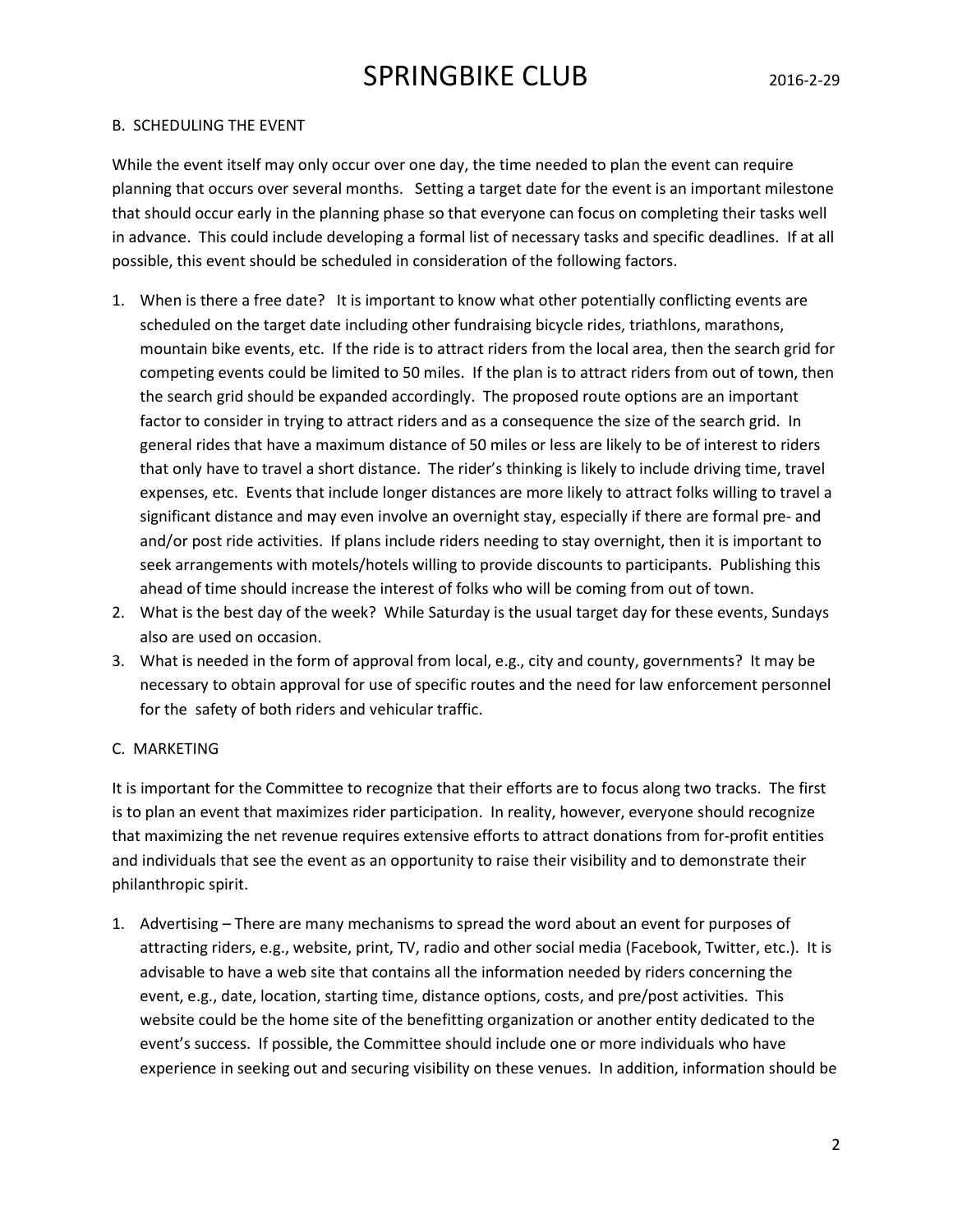created for distribution through bicycle and other sporting goods retail sites, as well as by other organizations that host bicycling events scheduled earlier in the year.

If the intent is to attract riders from outside the local community, then spreading the word through bicycle clubs and other media venues will be important. This could include advertising in national media, e.g., Bicycling Magazine.

Dissemination of information about the ride could be in multiple phases. The first would be to announce that the event is to be held to raise funds in support of a specific organization (including brief information on its mission and community impact), specific date, planned distances, along with a note that more information will follow. The second would provide more details including names of sponsors, start/finish location, registration and route details, and who to contact for additional information. Registration details include pre-registration form, disclaimer (liability waiver), payment process (pre-paid online registration, Paypal, name to use on checks and mailing address, etc.), rest stops and post ride goodies, starting time (possibly multiple start times based on different distances), etc. There should be a sliding scale for riders based on distance and early versus late preregistration. Incentives for early pre-registration could include a gift for the first X# registrants, e.g., t-shirts. If feasible, a final notice could be published and/or sent to pre-registrants that includes directions to the start/finish location, parking options, etc.

2. Fundraising – Fees paid by the riders may not be the largest source of revenue. Therefore, it is important to involve individuals who have experience in identifying and cultivating potential donors. Depending on the fundraising goals of the Committee, it may be feasible to set up a multi-tiered donation strategy. This could include ways to recruit donors. Payoffs to donors could include visibility on the marketing materials, ride day donor recognition, and other benefits based on the size of donations. In addition, banners near the start/finish line, signage along the route, and materials included in rider packets are ways in which donors can appreciate the potential impact of their contribution. One of the traditional ways to recognize donors is to include their name/logo on bike jerseys, t-shirts, water bottles and tote sacks distributed to riders. It will be helpful to include a person with merchandising experience on the Committee.

### D. ROUTE PLANNING

It is essential to involve experienced riders in planning the event. They will be important for identifying several factors that need to be considered in designing a route(s). These include road surfaces (pavement, chip/seal, pot holes, etc.), presence of bike lanes or at least wide paved shoulders, challenges of marked/unmarked main road crossings, elevation changes, traffic patterns, potential impediments (e.g., flooding after storms, dogs, etc.), and availability of potential rest-stop sites. In addition, experienced riders can be helpful in laying out the route on web-based sites that enable printing cue sheets and publishing gps files.

Route planning should incorporate the following: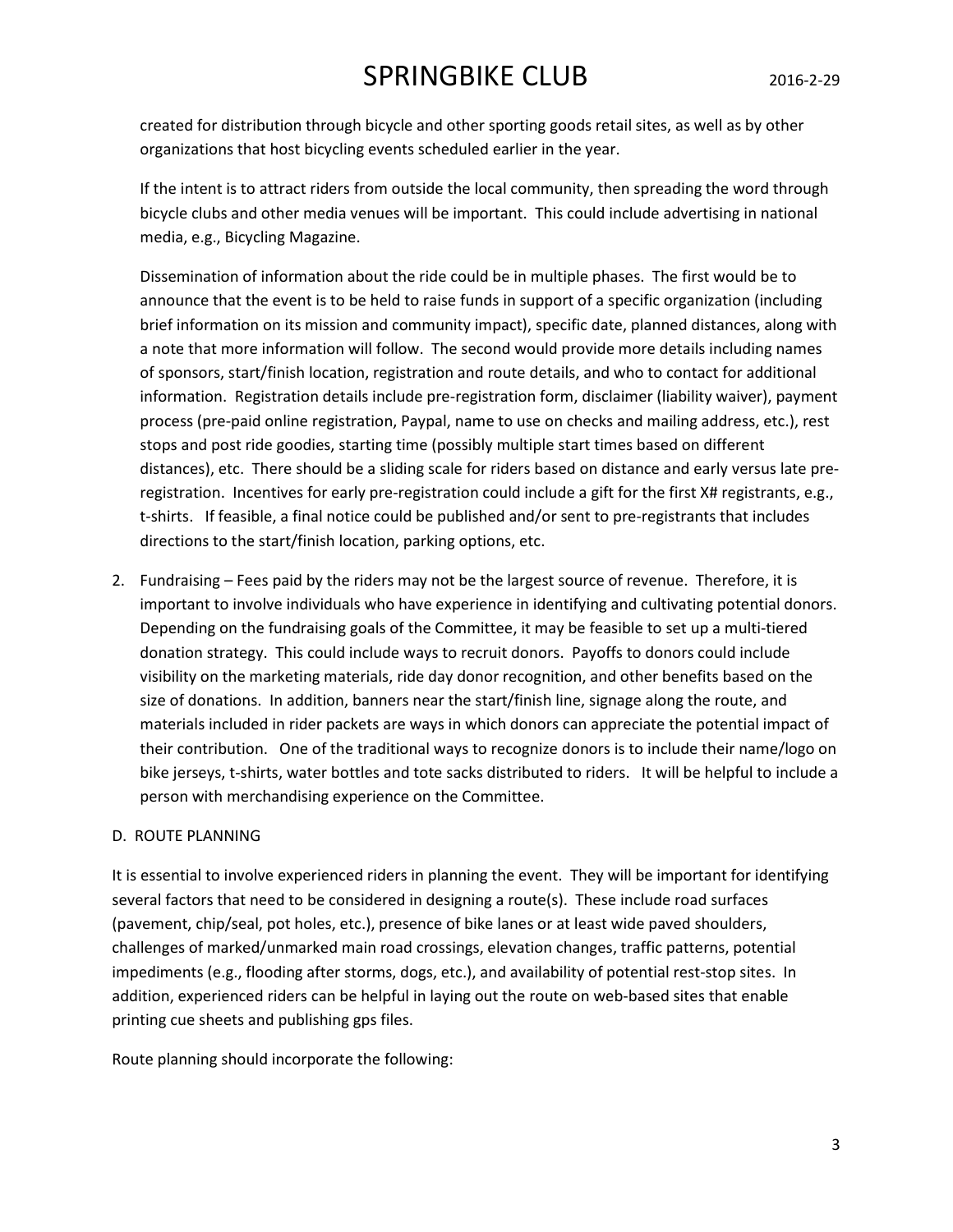- 1. Rider Types Early on, the Committee needs to decide whether the ride is intended primarily for experienced riders or is to include novice riders, families and/or children. The first type will be interested in longer rides (50 to 100 miles), whereas the others will want to have shorter distance options (10 to 30 miles). The last type will require a route with minimal safety concerns, e.g., high traffic, narrow shoulders, lights/stop signs, etc.
- 2. Schedule and Distance As was mentioned previously, the ride should be held when there are no other organized rides within 50 miles. Start and end of the ride should be aligned to ensure that there is adequate daylight, but without blinding sun in riders' or drivers' eyes. Projected finish times are especially important for longer routes, e.g., century routes. In this case, it is advisable to have a cut-off time for those who want to ride the longest routes so that they can be assured of making it to the finish line before visibility becomes a problem for riders and drivers. Given the variety of experience and fitness that is likely to encompass the riders and the existence of rest-stops, a general rule should be to consider that the completion should be assured for riders pacing at 12 miles/hour. This would mean that a 50-mile ride would be completed in approximately 4 hours, whereas a century ride would be completed in 8 hours. Riders should be informed before the start that SAG drivers will sweep all routes to ensure riders have completed their rides. Those still on a route will be asked to ride back in the SAG vehicle. If they refuse, they should be informed that no further support can be expected from the ride organizers.

One of the factors to consider when planning a route is the time of year. Daylight hours are shorter in the early spring and late fall. In addition, rider fitness is lower in spring and early summer. Therefore, it may be appropriate to limit routes to 50 miles in early spring, metrics and centuries becoming feasible in mid to late summer, and then shortening the routes again in the fall.

Routes and distances should be sensitive to elevation changes, and riders should be made aware of these changes (total for specific distances, as well as any notable hills on routes).Even though there aren't any significant mountains in the Ozarks, the terrain is hilly and a 50-mile ride can include up to 4,000 feet of elevation change which will be a significant challenge to less fit riders. This is especially true when the target region for potential riders is characterized by largely flat terrain.

- 3. Start/Finish Line Location for holding the event should be considered early on in the planning process. Experienced riders can be helpful in suggesting sites that have been used for other events. Factors to consider include accessibility to the site, parking availability, egress/ingress for riders, rest-rooms, and space for post-ride activities. In general, secondary schools are a prime target, churches would be secondary. Restrictions for the latter include their schedule of services, access to the building, etc.
- 4. Post-Ride Activities Scheduling activities at the end of a ride can be an attraction to draw more riders. Activities could include entertainment, drawings for prizes based on registration numbers, as well as selling chances after the ride. In addition, serving lunch, beer/wine/etc. available, can attract riders. If food is to be served, decisions need to be made early in the planning stage as to whether this would include volunteers providing the materials or use of a caterer. Unless the food is provided as a donation, the expenses will decrease net revenue. In either case, site selection needs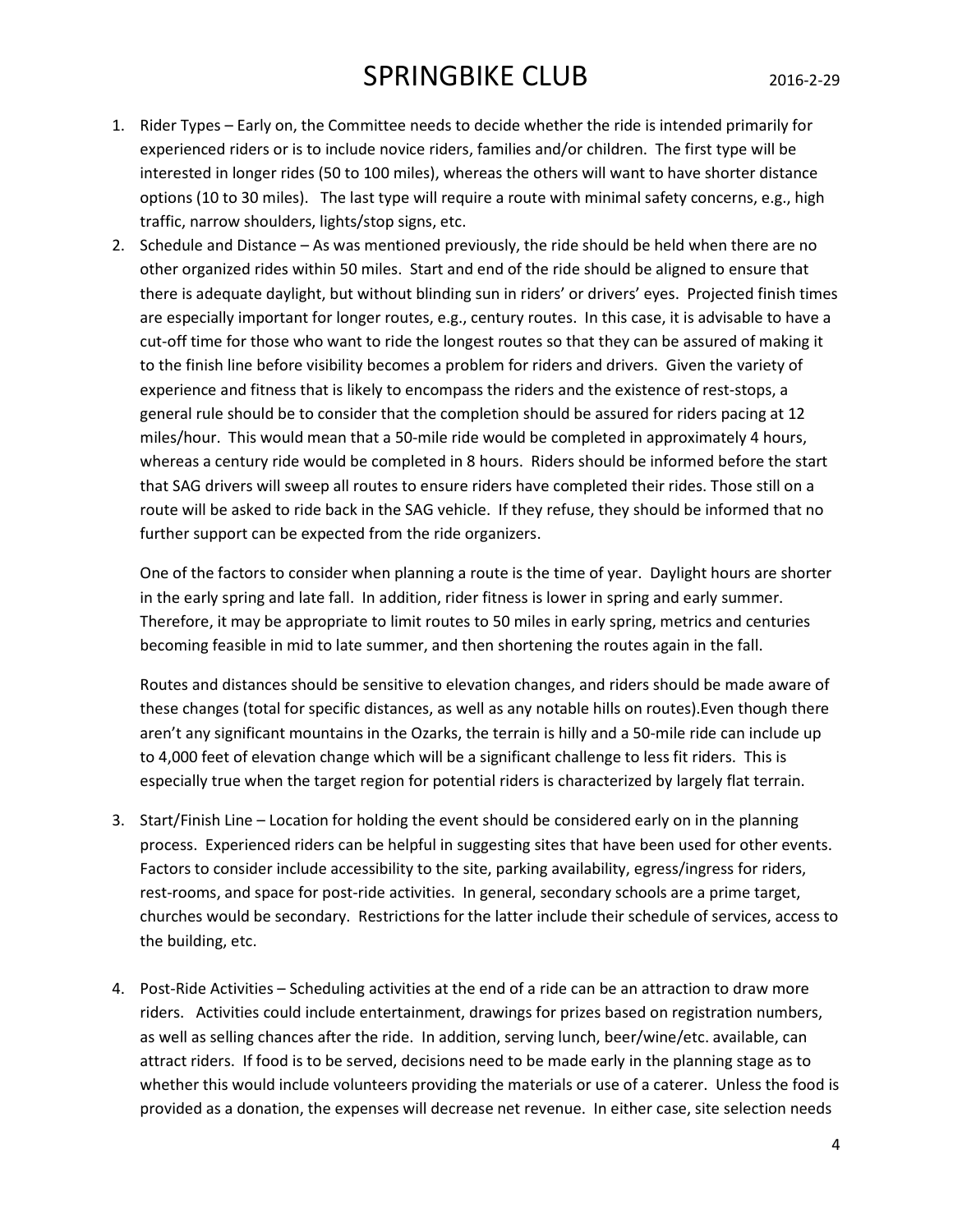to include available space to serve food/beverages, sufficient tables/chairs, eating and serving utensils, electrical supply if food needs to be kept warm, and availability of liquids (water, electrolyte drinks, soft drinks, beer, etc.). If alcohol is to be made available, the Committee must ensure that the site will permit the serving of these beverages, as well as the need to comply with state and local laws. In general, public schools will not permit the serving of alcohol. If a vendor is to be the provider, then this entity will have its own requirements regarding compliance with laws, licensing, liability, etc. At a minimum, the Committee needs to ensure that age restrictions are considered. There are several options. One which should reduce risk is to have all riders (and volunteers) provide proof of age on the day of the ride if they want to consume alcohol. These folks would have their hand stamped and then receive tickets to submit to person(s) disseminating the beverages. Use of the stamp reduces the opportunity for underage riders being served directly. It will not, however, eliminate the possibility that an approved rider transfers a beverage to someone who is underage. It is recommended that consumption be limited to two servings of an alcoholic beverage in light of the fact that these folks have just completed a ride, may be dehydrated, and that the event is not intended to be a beer party.

5. Plan B – The Committee needs to consider that there is the possibility that inclement weather or other unanticipated events may prohibit the ride from taking place on the scheduled day or location. The latter could include a last-minute change in the site's availability. Weather concerns include precipitation, high/low temperatures, etc. In addition, rain/snow/icy conditions, prolonged rains that caused flooding along the route and even high winds could be reasons to cancel/delay the event. Riders should be aware of a website and/or phone number to contact on the day before or the morning of the event to determine if the event is to be cancelled/delayed. An option would be to post a traffic light on the event's website (Red or Green).

If the ride is scheduled to be held on a Saturday, it may be feasible to re-schedule it for Sunday or even the following weekend. Factors to consider are the availability of the start/finish location, as well as whether other events are scheduled for the fallback date.

6. Route Marking – Options include degradable arrow strips as well as paints with varying degrees of degradation rate. The color of strips or paint is important in that it can be used to delineate between routes, but must also be sensitive to those who are color blind. The location and size of the markings should be in accordance with standards that are recommended by various bicycle groups and associations. Springbike has adopted a methodology (see Springbike Guidelines for Route Marking and Route Preparation) that provides ample and repeated notices of turns, as well as the use of yellow so as to be easily readable in different weather and visibility conditions, and the use of coding and distance notices to clarify options and points where routes diverge.

Marking the route should be done as close as possible to the event date. This minimizes the likelihood that markings will wear off, be removed, road resurfacing occur, pot holes develop, etc. At a minimum, the route should be driven and/or ridden one or two days before the event to ensure that there are no unexpected impediments.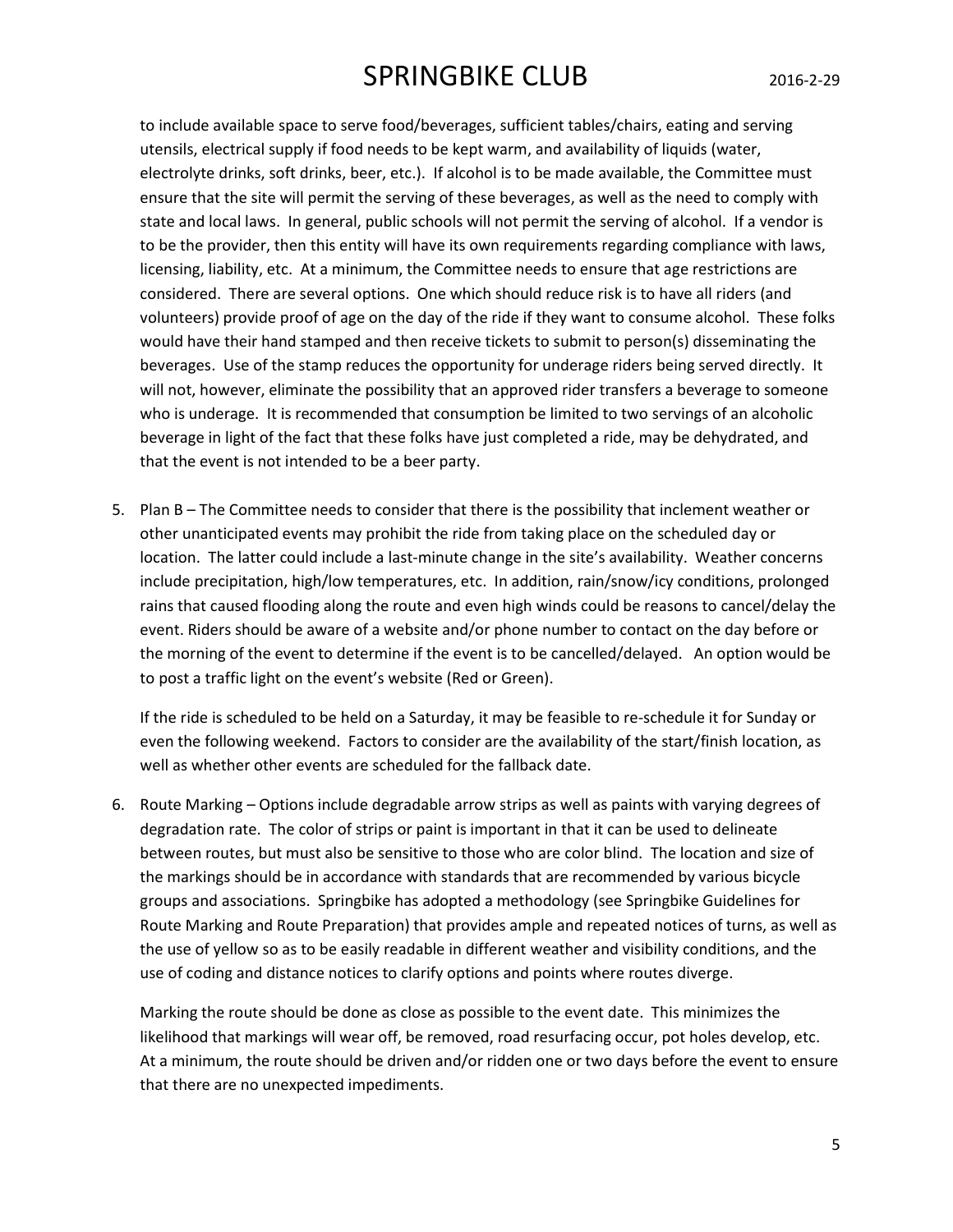Marking can be a task that takes more than one day if there are multiple routes. The time it takes can be reduced by involving at least two riders on each route. This allows them to leap frog through the four markings that are needed at each turn (see specifics in Springbike Guidelines for Route Marking and Route Preparation). Alternatively, route marking could be assigned in sections to a number of individuals. However, care should be taken to ensure that the route markings are consistent among those assigned this task.

Additional signage can be of value to both the riders and drivers. Springbike has two dozen signs that can alert drivers that bicyclists are on the road, riders of safety issues, and route directions. The Club has a rental policy requiring the sponsoring organization to sign an agreement, pay a fee, and return all signs in good condition. There will be a charge for any damaged or missing signs.

- 7. Prior Notice Contact police/sheriff offices on the route so that they know riders will be in their area. It also may be possible to obtain law enforcement assistance near the start line to assist when there are likely to be large numbers of riders crossing busy intersections. Some may be willing to provide traffic control along the route for free, whereas others may want to be compensated.
- 8. Rest Stops In general, rest stops should be located approximately 12 miles apart. In general, approval should be sought to use churches, schools and parks where readily safe access can be achieved by both riders and volunteers. In some cases, it may be necessary to use gas stations and private homes when public property is not available. Site selection should be based on several factors including sufficient space available to accommodate the rest stop, riders and their bicycles; availability of natural shade/canopies to get out of the direct sun on hot days; shelter if inclement weather (rain, snow, cold) is expected; access to water if possible (to refill coolers); and cell towers to enable contact with the Ride Coordinator, Support and Gears (SAG) drivers, and emergency medical personnel. It also is important that the volunteers have space to park their vehicles so that they do not impede vehicles and cyclists on the road. From a logistics perspective, events with multiple routes should strive to have them overlap to minimize the number of rest stops needed. Each rest stop should have port-a-potties or access to rest rooms. At a minimum, these sites would include tables with a few chairs, water in coolers, ice, electrolyte powders, fruit (bananas, apples, oranges) and various goodies (protein bars, cookies, sandwiches, pickles/pickle juice, etc.). Other necessary items include paper towels, hand sanitizer, garbage bags, first-aid kits, and route information (map, distance to the next rest stop, etc.). It is helpful to have a bicycle pump and spare tubes (for both road and hybrid bikes) and at least one volunteer with experience in assisting riders in changing tubes. On high temperate days, it is advisable to have extra cool water available, e.g., a baby pool or plastic tub that can be used to soak towels for use by riders that feel overheated. A minimum of two individuals are needed at each rest stop, but more would be needed if the ride includes over 50 people. These folks would be expected to come to the start/finish line to pick up tables, chairs, water coolers, ice, etc. on the day before or early on the morning of the ride. Moreover, they should have cell phone links to the SAG drivers and the Ride Coordinator , and if possible information on emergency medical assistance. Once the SAG drivers indicate that all riders have passed their site, the rest stop volunteers should pack up and return all materials to the start/finish location. The rest stop site should be returned to its pre-ride appearance. As an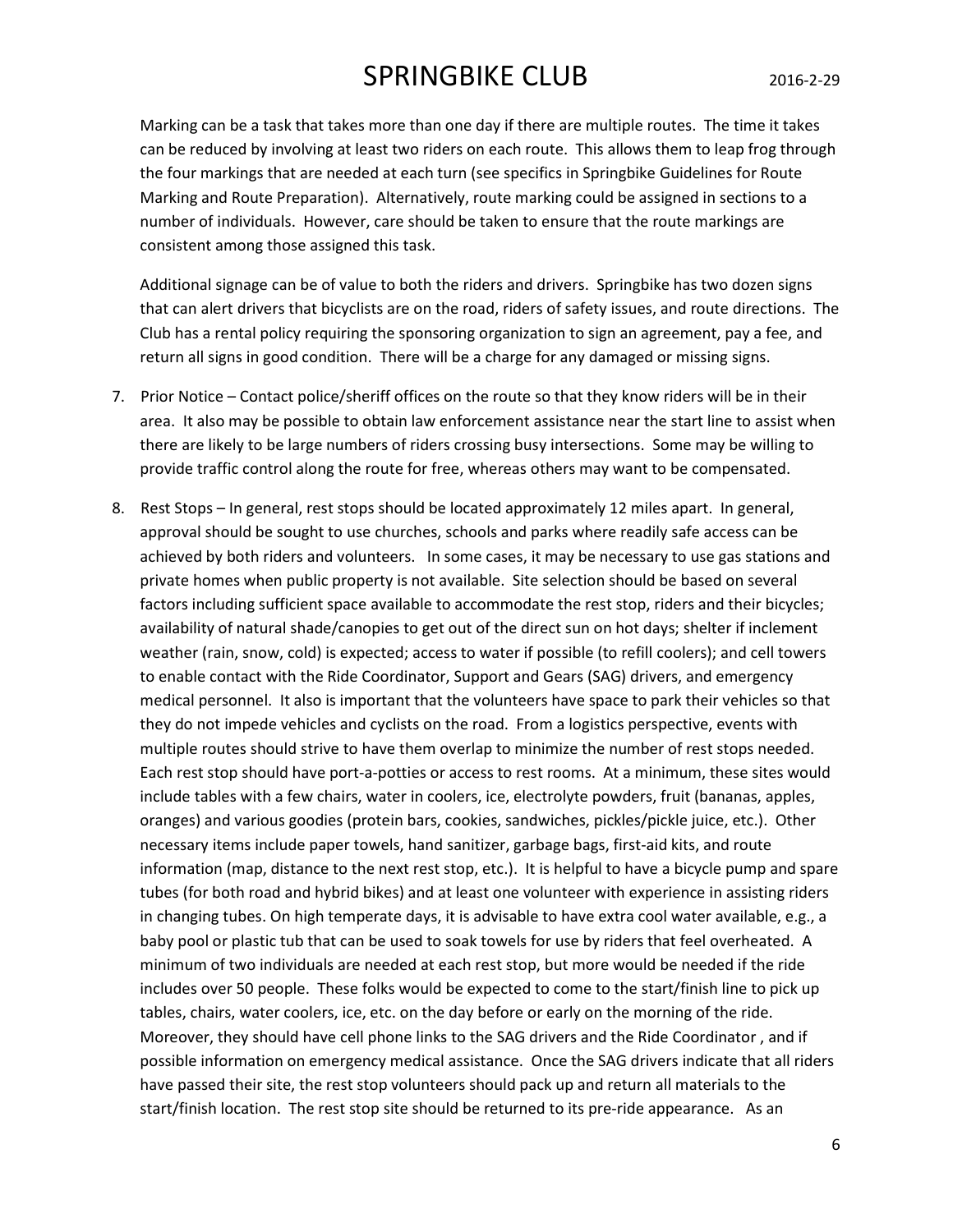incentive for participation, rest stop volunteers should be invited to participate in any post-ride activities, and could even receive free promotional items if these are to be offered to riders. Separate volunteer t-shirts would only be needed for major events where the costs justify the added expense.

#### E. VOLUNTEERS

One of the keys to success will be the involvement of individuals who volunteer their time before, during and after the ride. Volunteers are needed during the planning phase, as well as during and after the event. Prior to the ride, volunteers can assemble and distribute marketing materials, pick up and assemble rest stop materials, help with route marking, and assist in pre-registration. Ride day support includes setting up the start/finish line, directing cars to the parking areas, rider registration, distribution of rider packets, manning rest-stops, and serving as SAG drivers.

SAG drivers are especially important as they cover the route to assist those with mechanical problems, pickup and transport those unable to continue, as well as rendering assistance to those with medical problems (first-aid, contacting emergency personnel). SAG drivers would be expected to have a bike pump, spare tubes (multiple sizes), tire changing equipment, bike rack or internal capability to carry at least two bikes, and water. Towels would be needed if rainy conditions occur. In colder and wet weather spare jackets or capes would be helpful if they have to pick up folks who are unable to continue because of the weather. The number of SAG drivers needed depends on the route options and distances. There are several ways in which to deploy SAG drivers – roving over the routes or stationary at the start and one or more intermediate rest stops who can respond if contacted by a rider or the Ride Coordinator. At a minimum one or more SAG drivers need to sweep the routes to make sure all folks are off the courses, and to pick up any signage that may have been placed along the route. Given that most of the longer routes will involve riders traveling on rural roads where traffic is low to non-existent; there is the risk that folks who are not SAG drivers may come upon a rider in need of assistance. Therefore, it is advisable that SAG drivers have some form of identification that would make the rider feel safer in getting into a stranger's vehicle. This could include Volunteers' t-shirt, Ride ID Card, etc. In addition, participants should be encouraged to ride with a partner or in a group. This should decrease the likelihood of the rider being confronted, as well as enable others to contact the Ride Coordinator, SAG drivers of emergency assistance if an injured rider is unable to do so.

SAG drivers should be encouraged to ride the route a day or so ahead of time to identify any rough or unsafe road surfaces that may have not been marked (pot holes, gravel, fresh tar, etc.), railroad crossings, free-running dogs, etc. This will enable them to provide information to the Ride Coordinator who can provide details to riders before the start.

Volunteers also could be used to monitor riders as they pass through busy intersections. While these individuals should not be permitted to impede road traffic, they can warn approaching riders of vehicles coming to an intersection and of upcoming road hazards.

Post ride needs for volunteers include cleanup of the start/finish site, distributing left over refreshments, and sending out surveys to generate feedback from riders and volunteers.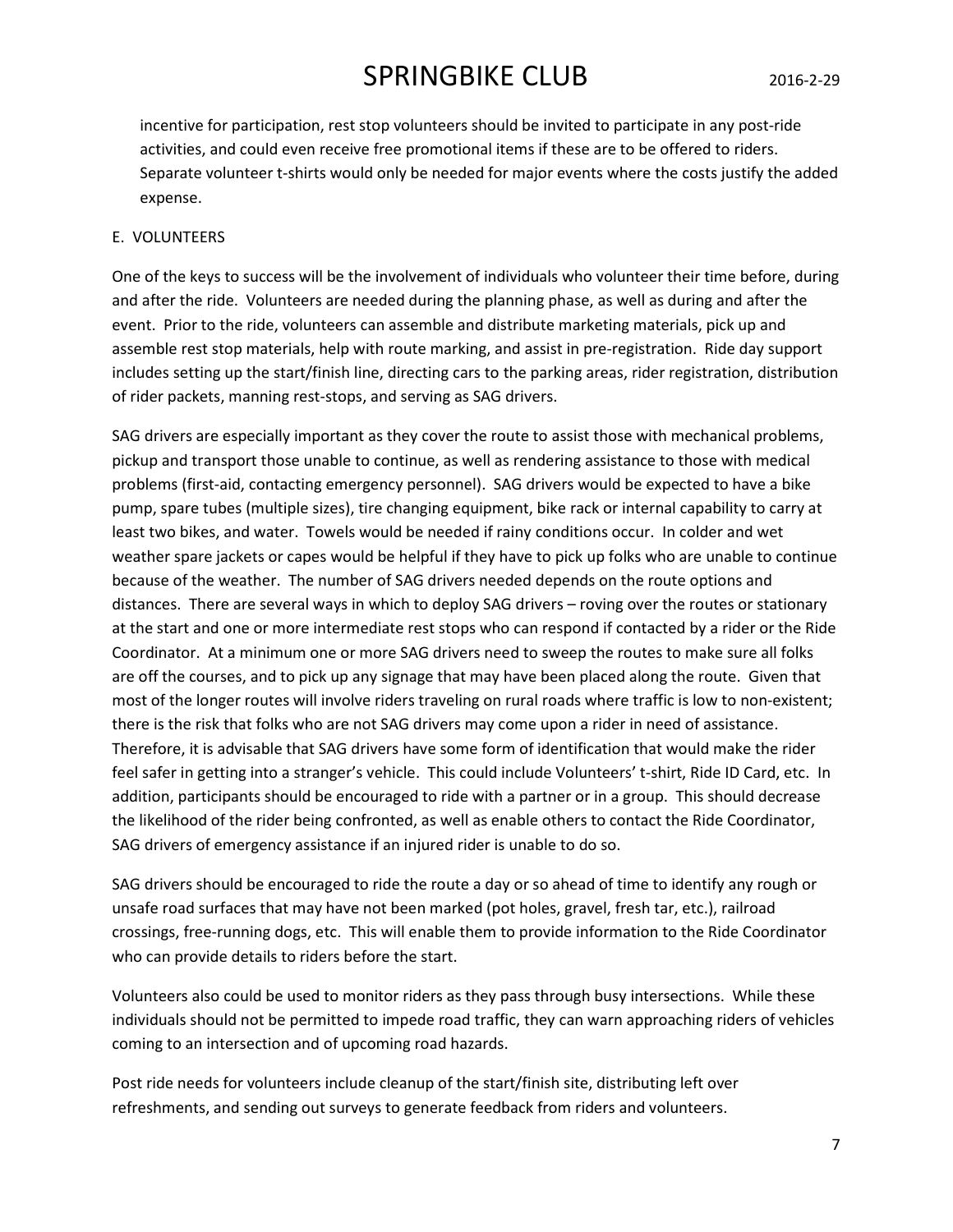It also is recommended that the Committee acquire assistance from one or more of the local Bicycle stores to provide mechanical assistance at the event site prior to the ride, and if possible to have them visit one or more of the rest stops to render assistance during the ride. This should be considered as a donation and should receive recognition in all marketing materials.

Compensation could be considered for those who incur significant expenses because of their volunteer efforts. This would primarily be for SAG drivers who could be compensated for use of their vehicles.

### F. MEDICAL

Organized rides invariably involve the risk of accidents in the form of falls as a result of road conditions, collision with other riders or with other moving or stationary objects (vehicles, fences/barriers, etc.). The extent of the injuries can range from cuts and bruises (road rash), broken bones and worse. Ride planners should be prepared to respond to riders having minor injuries that can be addressed with firstaid kits at the start/finish line and at rest stops; require assistance at the accident site and/or transportation back to the start/finish line; or require emergency assistance and transportation to a medical facility. Other medical concerns on rides include the effects of hot (hyperthermia) and cold (hypothermia) weather, fainting, leg cramps, and even over-exertion (cardiovascular incidents).

While the riders will have signed a release form prior to the ride, there always is the possibility that an injured rider may feel he/she is justified in seeking retribution from the ride organizers. For this reason, it is important to be prepared to assist those who are injured as much as is feasible. This could include having EMTs available if there is sufficient concern about rider safety.

#### G. LEGAL AND INSURANCE

To protect those involved in planning and conducting the event, it is important to consider that the benefitting organization have the official lead responsibility which could be covered through their Directors/Officers Insurance. Liability insurance for injuries that occur during the ride is offered through various companies.

In addition, riders must be required to sign a Disclaimer (Release from Liability) form that can offer some protection to the benefitting organization, planning committee, volunteers, etc. There are many examples that can be obtained from organizations that conduct fundraising rides, e.g., the MS Society, Tour de Bass, JDRR, etc. It is important to recognize that none of these are guaranteed to completely protect those involved in planning, as well as the benefitting organization.

#### II. Event Day

The culmination of planning efforts will be evident on the day of the event.

A. SET UP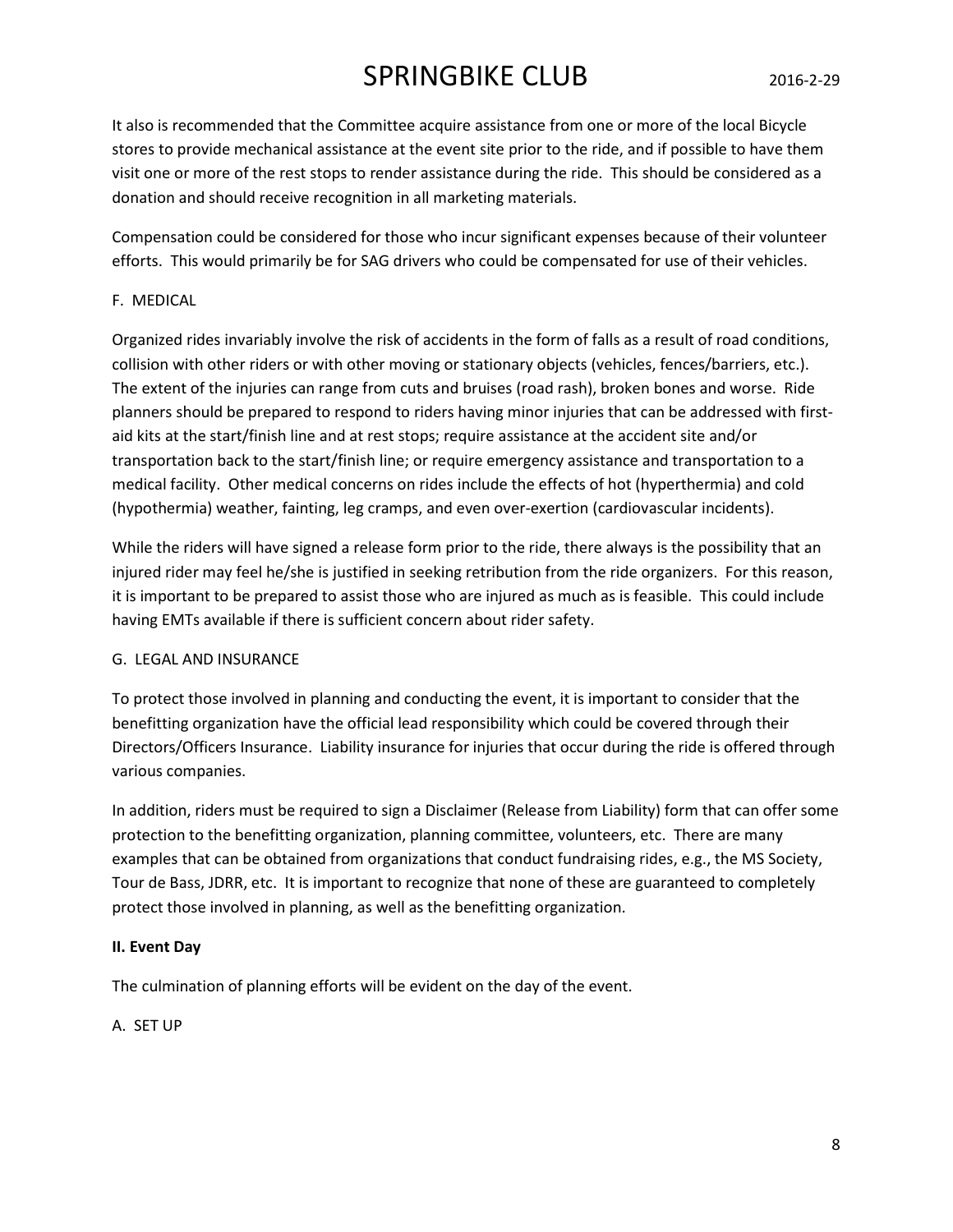A volunteer crew is needed for setting up the registration booth, banners, PA system, signage, etc. on the morning of the ride. They should start this process at least two hours prior to the scheduled starting time. At a minimum, a PA system is needed to provide instructions to the rider.

- 1. Ride Event Coordinator This individual should be responsible for ensuring that the setup is completed; provide instructions to the riders; serve as the coordinator of information dissemination to rest stops, SAG drivers, etc., and coordinating with the owner/operators of the event location. Depending on the size of the event, it may be necessary to delegate one or more of these responsibilities to other volunteers.
- 2. Start/Finish Line Materials barriers, flags, cow bells for the finish, etc.
- 3. Registration This includes a form that they complete with name, address, phone number, e-mail address, emergency contact and phone number and signature. This form also could include a disclaimer (release of liability), and signature block and date. Alternatively, the disclaimer would be on a separate sheet to be signed by the rider, or for those under 18 years of age, signed by a parent or legal guardian. A cue sheet for each route should be available, even though it was provided on the website along with gps files of the routes. The cue sheet should also have the cell phone numbers of the SAG drivers, as well as the Ride Event Coordinator at the start/finish line. In some cases, a number could be distributed for riders to mount on their jersey or bike. This can be helpful in linking riders to information provided on the registration/disclaimer form, as well as in checking off riders as they cross the finish line. In addition, measures associated with the serving of alcohol post-ride needed to be incorporated into the registration process (see I.D.4).
- 4. Rider Registration Fees' Collection Riders should be able to pay the ride fees either by cash or check. If feasible, a process for using credit cards should be made available.
- 5. Parking– site selection should include concern for ingress/egress by riders and/or folks who drop them off, ingress/egress by riders, and sufficient parking slots to accommodate riders/drivers, Bicycle store vehicles and trailers, etc.

### B. START

1. Instructions to Riders – A PA system may be needed so that the Ride Coordinator can provide the riders with last minute information. This includes the requirement that all riders must wear a helmet, carry water, spare tubes, tire changing gear, and carry personal identification (RoadID or carry info on a card inside a baggy in a weather/sweat protected jersey pocket), use sun screen on uncovered skin surfaces, etc. Also it is important that riders be reminded to use blinking taillights and reflective outerwear in low light conditions (fog, rain, snow, etc.), ride in bike lanes or marked shoulders, never ride more than two abreast, watch for oncoming cars in both directions, defer to turning vehicles, obey all laws that pertain to moving vehicles, etc. If inclement weather is expected, remember that wet roads are slippery (especially the road stripping), bicycle brakes do not work well when wet so anticipate the need for longer stopping distances, and that both motor vehicles and bicyclists have reduced visibility when facing a bright sun, in low light conditions, as well as in fog, and during inclement weather. Riders should also be informed of last minute route changes (marked accordingly) and/or changes in road conditions that have not been published previously including rough road surfaces, fresh resurfacing, dogs along the route, etc. In addition,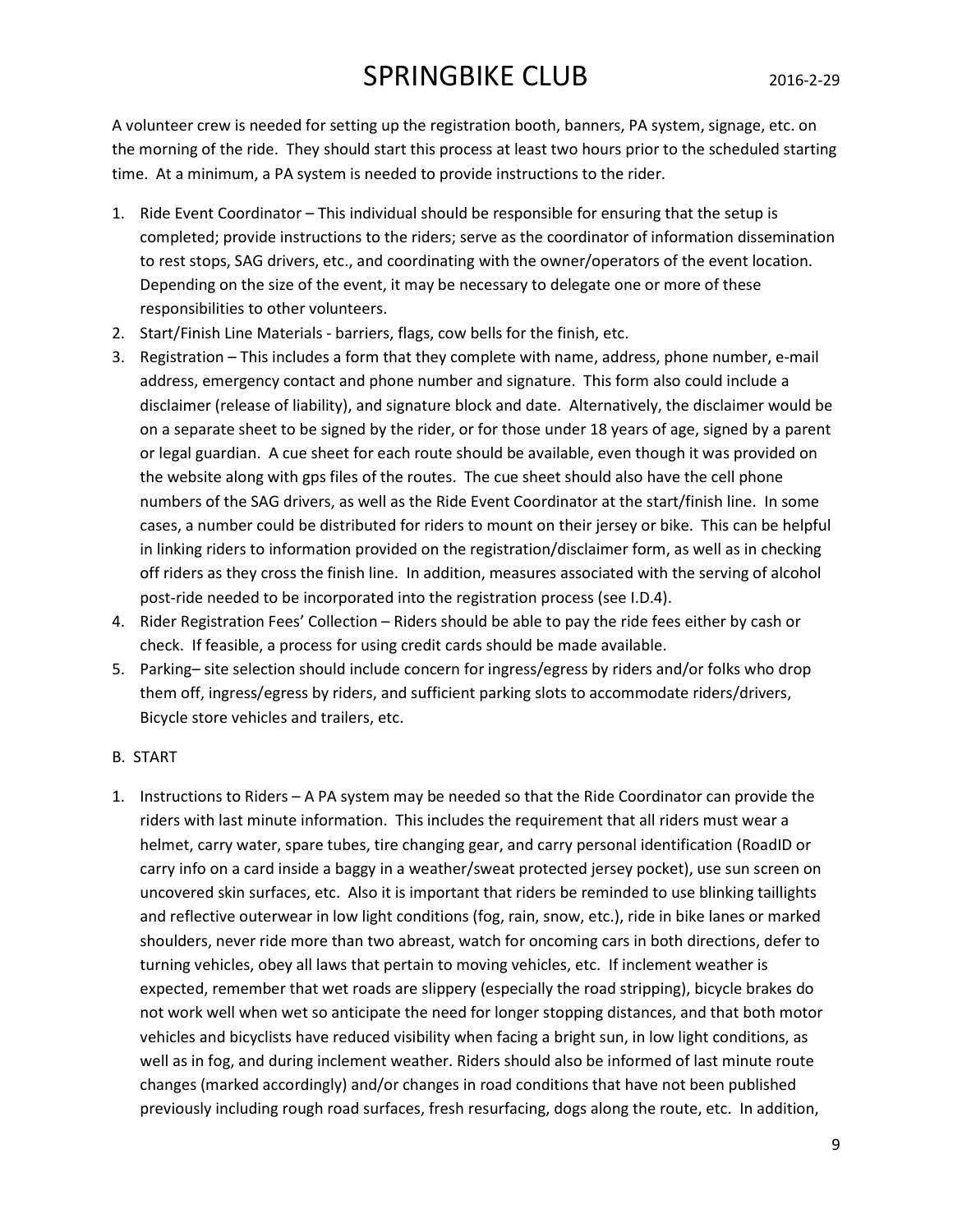there should be a display of what the route markings will look like, and a recommendation that riders watch out for other riders who may miss a turn. Finally, riders should be encouraged to stay well-hydrated by drinking before they are thirsty, to take advantage of rest stops to rehydrate, take in electrolytes, carbohydrates, etc.

- 2. Law Enforcement If possible, assistance from law enforcement personnel should be sought for the starting location of the ride where congestion is highest, as well as busy intersections near the start.
- 3. Communications with SAG Drivers A Ride Coordinator should be at the start/finish line to provide riders with instructions before the start and to coordinate cell phone communications during the event with riders, SAG drivers and rest stop volunteers.
- C. FINISH LINE AND POST RIDE ACTIVITIES
- 1. Volunteers should be present to welcome the riders at the end. If feasible these could be employees and/or clients of the benefitting organization.
- 2. At a minimum, water coolers must be available for the riders. If possible other liquid refreshments also should be available including bottled water, sports drinks, sodas, etc. The leftover nutritional products from the rest stops also should be available.
- 3. Unless a lunch is provided along the route (recommended for rides longer than a metric), a post-ride meal is traditional. As described previously, there will be a need for tables, chairs, possibly tents or indoor accommodations. Food can be provided either cooked on site, brought from a vendor or provided by caterers. Utensils, napkins, garbage bags and other necessary items will also be needed.
- 4. Clean Up the site should look like the event never occurred before it is vacated.

### III.POST RIDE ACTIVITIES

A. Financial

The benefitting organization should appoint an event treasurer to be responsible for collecting fees prior to and on the day of the event, receiving receipts for all expenses and paying the bills. A formal financial report should be prepared and signed by the Committee chair, the event treasurer and the head of the benefitting organization.

### B. Thank You

If the ride is intended to become an annual event, it is recommended that a message be sent to all riders and volunteers thanking them for participation, and inviting their input on a survey that seeks their feedback on what went well and what could be improved. Feedback should be sought on the website/social media information, routes, route markings, registration process, rest stops, post-ride events, etc. This survey could be disseminated with the message or with an online survey site such as Survey Monkey or Google Forms. Requests for suggestions for subsequent events could be included in the message if a survey is not used.